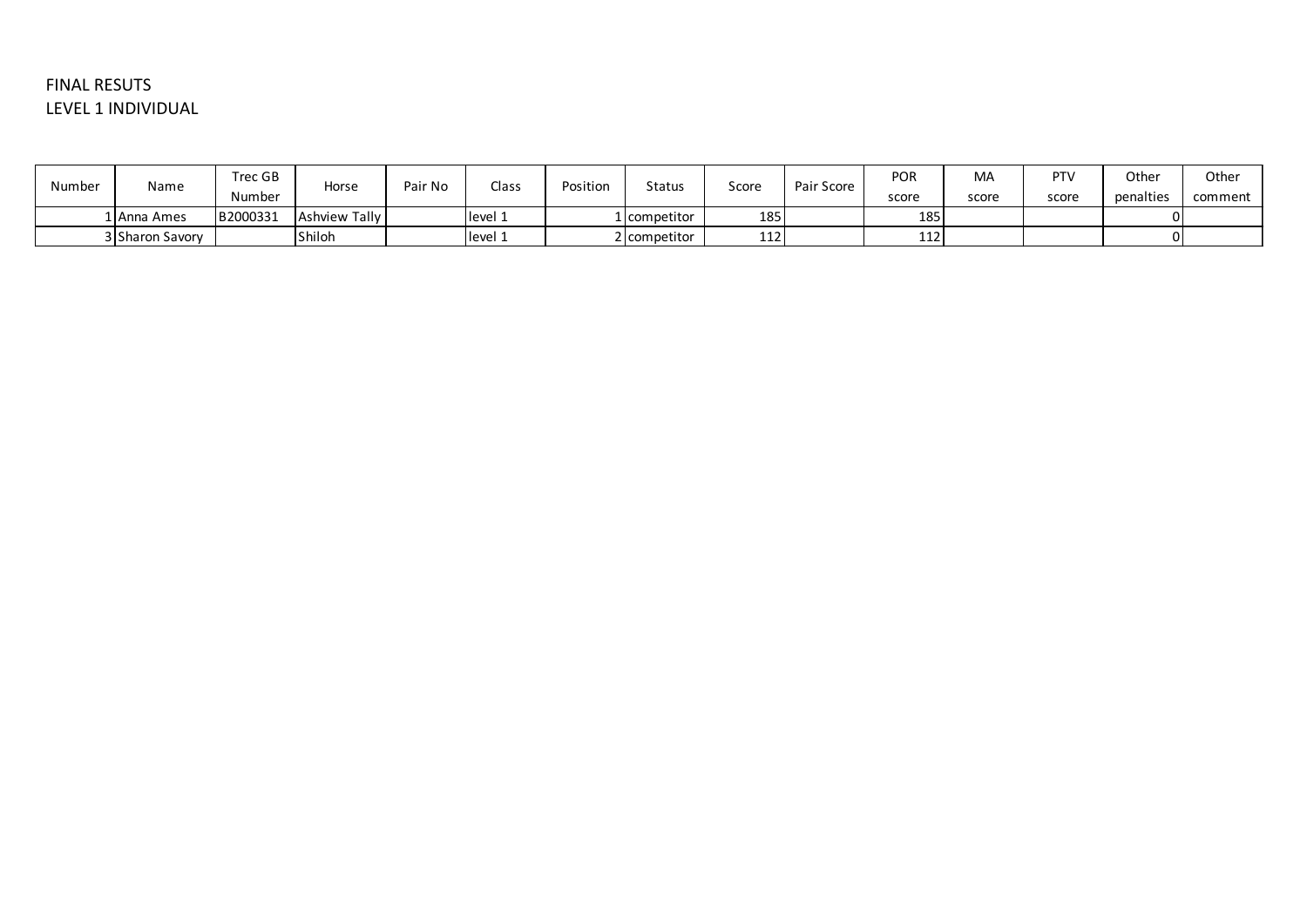## FINAL RESUTS LEVEL 1 PAIRS

| Number | Name                        | Trec GB  | Horse                        | Pair No | Class             | Position | <b>Status</b> | Score | Pair Score | <b>POR</b> | MA    | PTV   | Other     | Other     |
|--------|-----------------------------|----------|------------------------------|---------|-------------------|----------|---------------|-------|------------|------------|-------|-------|-----------|-----------|
|        |                             | Number   |                              |         |                   |          |               |       |            | score      | score | score | penalties | comment   |
|        | 10 Jo Jenkinson             |          | Polly Anna                   |         | 104 level 1 pairs |          | competitor    | 190   | 380        | 190        |       |       |           |           |
|        | 11 Jane Boston              |          | Bea                          |         | 104 level 1 pairs |          | L competitor  | 190   | 380        | 190        |       |       |           |           |
|        | 12 Lydia Thomas             |          | Just for me                  |         | 105 level 1 pairs |          | 2 competitor  | 182   | 364        | 182        |       |       |           |           |
|        | 13 Hannah Groombridge       |          | Landenstown Lad              |         | 105 level 1 pairs |          | 2 competitor  | 182   | 364        | 182        |       |       |           |           |
|        | 6 Anne Warner               | B2001219 | Sundae                       |         | 102 level 1 pairs |          | 3 competitor  | 181   | 362        | 181        |       |       |           |           |
|        | / Catherine Jackson-Parish  |          | Tinker                       |         | 102 level 1 pairs |          | 3 competitor  | 181   | 362        | 181        |       |       |           |           |
|        | 8 Debbie Percy              | S2000375 | Ares                         |         | 103 level 1 pairs |          | 4 competitor  | 176   | 352        | 176        |       |       |           |           |
|        | 9 Shelagh Dean              |          | Millie                       |         | 103 level 1 pairs |          | 4 competitor  | 176   | 352        | 176        |       |       |           |           |
|        | 4 Erin Baldwin              |          | Hopscoth                     |         | 101 level 1 pairs |          | 5 competitor  | 168   | 336        | 168        |       |       |           |           |
|        | 5 Alex Baldwin              |          | Juno                         |         | 101 level 1 pairs |          | competitor    | 168   | 336        | 168        |       |       |           |           |
|        | 27 Holly Frost              |          | Jeffrey                      |         | 202 level 1 pairs |          | Retired       |       |            |            |       |       |           | 0 Retired |
|        | 28 Melissa Methven-Nicholls |          | <b>Wellpark Molly Malone</b> |         | 202 level 1 pairs |          | Retired       |       |            |            |       |       |           | 0 Retired |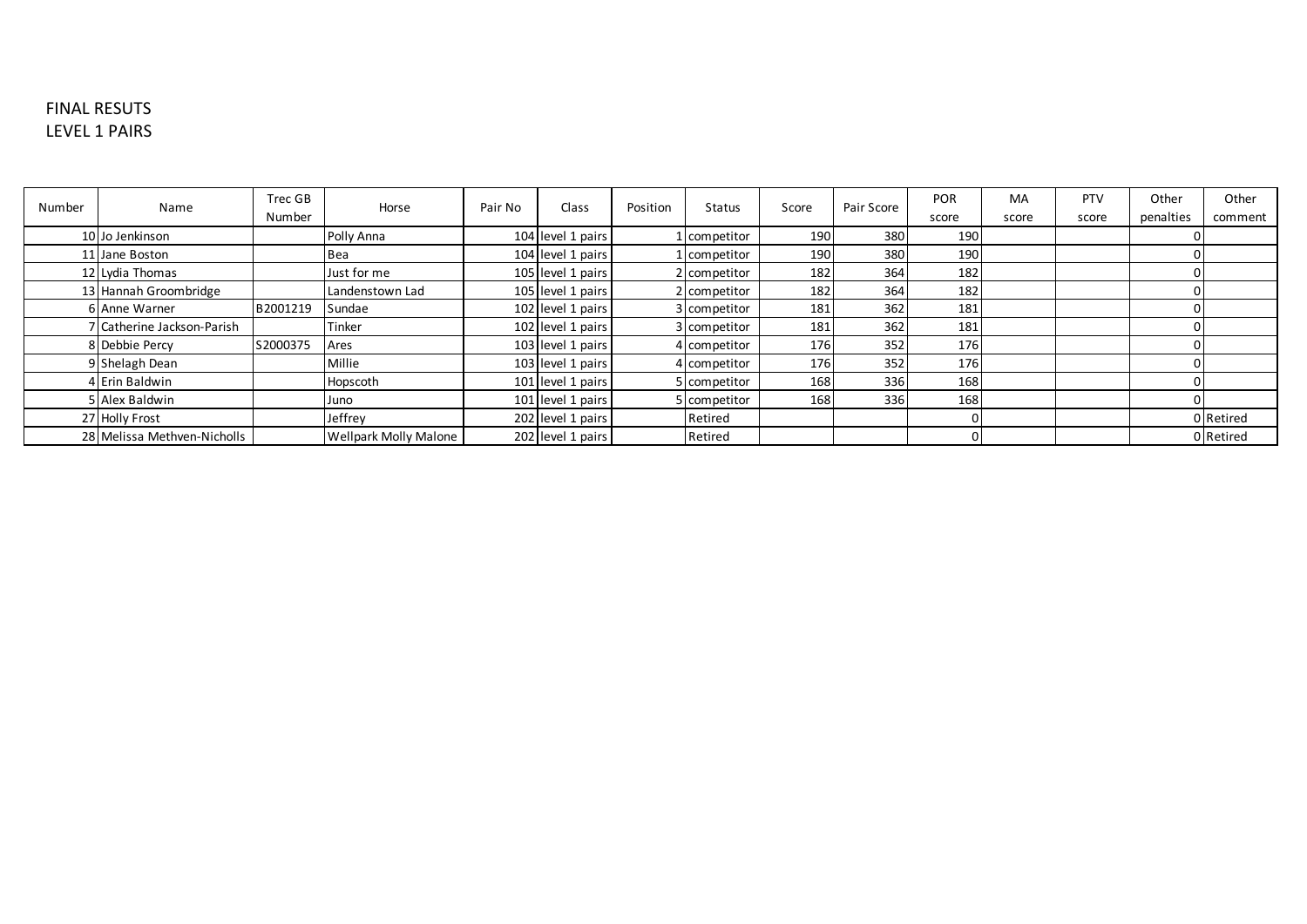## FINAL RESULTS LEVEL 2 INDIVIDUAL

| Number | Name                          | Trec GB<br>Number | Horse                       | Pair No | Class              | Position | Status       | Score | Pair Score | <b>POR</b><br>score | MA<br>score | <b>PTV</b><br>score | Other<br>penalties | Other<br>comment |
|--------|-------------------------------|-------------------|-----------------------------|---------|--------------------|----------|--------------|-------|------------|---------------------|-------------|---------------------|--------------------|------------------|
|        | 24 Christine Harling B2000860 |                   | <b>IElsie</b>               |         | level <sub>2</sub> |          | 1 competitor | 120   |            | 120                 |             |                     |                    |                  |
|        | 23 Kay Kitson                 | R2000061          | Skelton Tara                |         | level 2            |          | 2 competitor | 931   |            | 931                 |             |                     |                    |                  |
|        | 22 Lesley Lewis               |                   | BD2001532 Ffynnoncadno Sofi |         | level 2            |          | 3 competitor | 26.   |            | <b>26</b>           |             |                     |                    |                  |
|        | 20 Karen Butt                 | R2000635          | <b>IElle</b>                |         | level 2            |          | withdrawn    |       |            |                     |             |                     |                    | 0 Withdrawn      |
|        | 21 Anne Hand                  | R2000023          | <b>Burgundy Boy</b>         |         | level 2            |          | Retired      |       |            |                     |             |                     |                    | 0 Retired        |